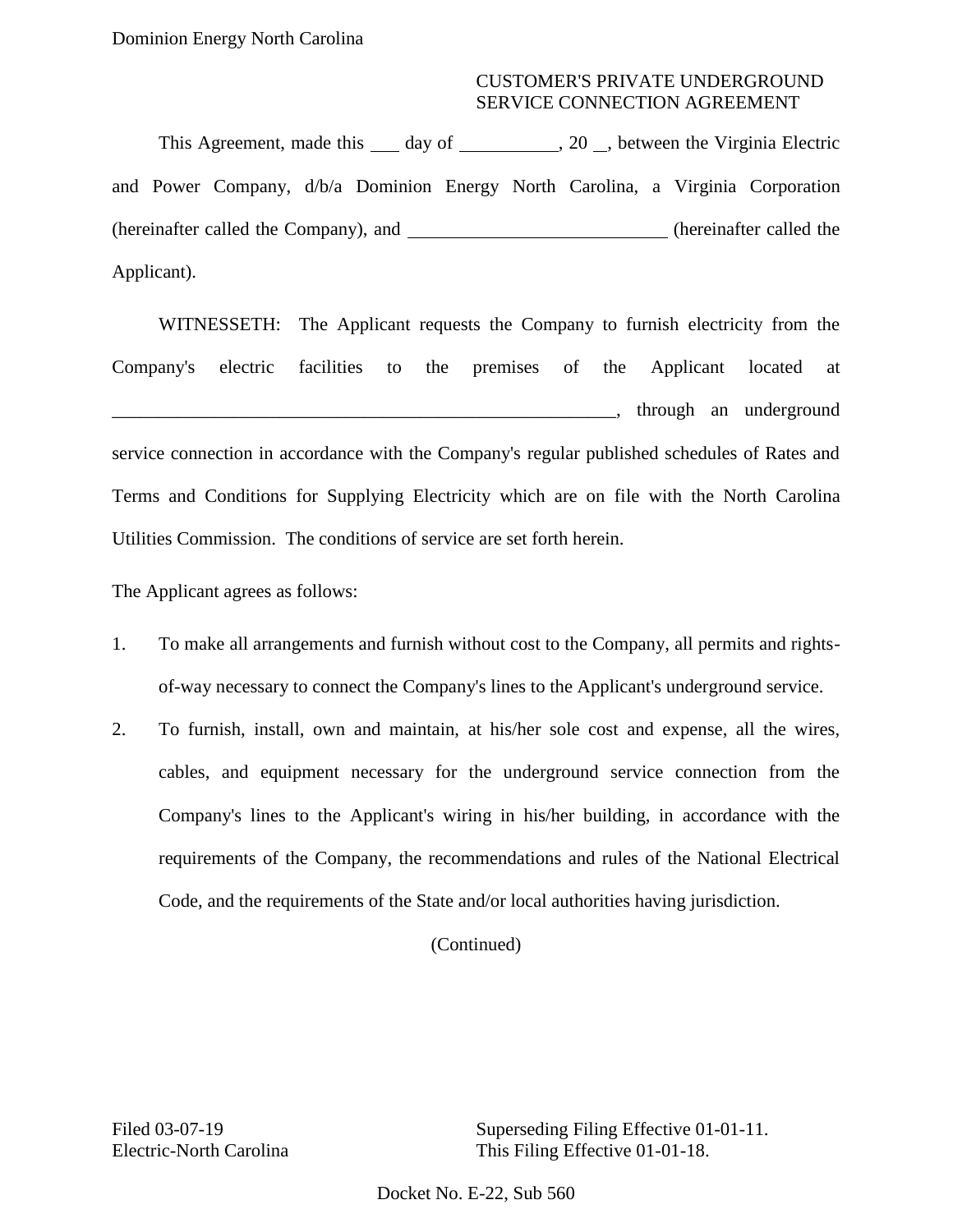## CUSTOMER'S PRIVATE UNDERGROUND SERVICE CONNECTION AGREEMENT

- 3. Upon ten (10) days' written notice from the Company, the Applicant shall remove or of any change or changes in the Company's facilities. In the event that the Applicant fails or refuses to remove or relocate such service connection, the Company, after such notice, may discontinue the supply of electricity and remove the Applicant's attachments without relocate at his/her sole cost and expense, the said underground service connection because incurring any liability.
- 4. To operate and maintain said underground service connection in accordance with the Company's rules and regulations. The Company shall have the right to discontinue the supply of electricity after first notifying the Applicant of its intention to do so in the event that the said underground service is not operated and maintained satisfactorily to the Company.
- 5. That the Company's metering equipment and devices may be installed upon the Applicant's premises, and that the electricity to be furnished by the Company shall become the property and liability of the Applicant at the point where connection is made on the Company's system.
- 6. This agreement shall inure to the benefit of and be binding upon the heirs, successors, or assigns of each of the parties hereto.
- 7. permit attachment or rights-of-way charge or annual rental resulting from the said underground service connection. To pay to the Company, in addition to all other payments for electricity and service, any

(Continued)

Filed 03-07-19 Superseding Filing Effective 01-01-11. Electric-North Carolina This Filing Effective 01-01-18.

Docket No. E-22, Sub 560